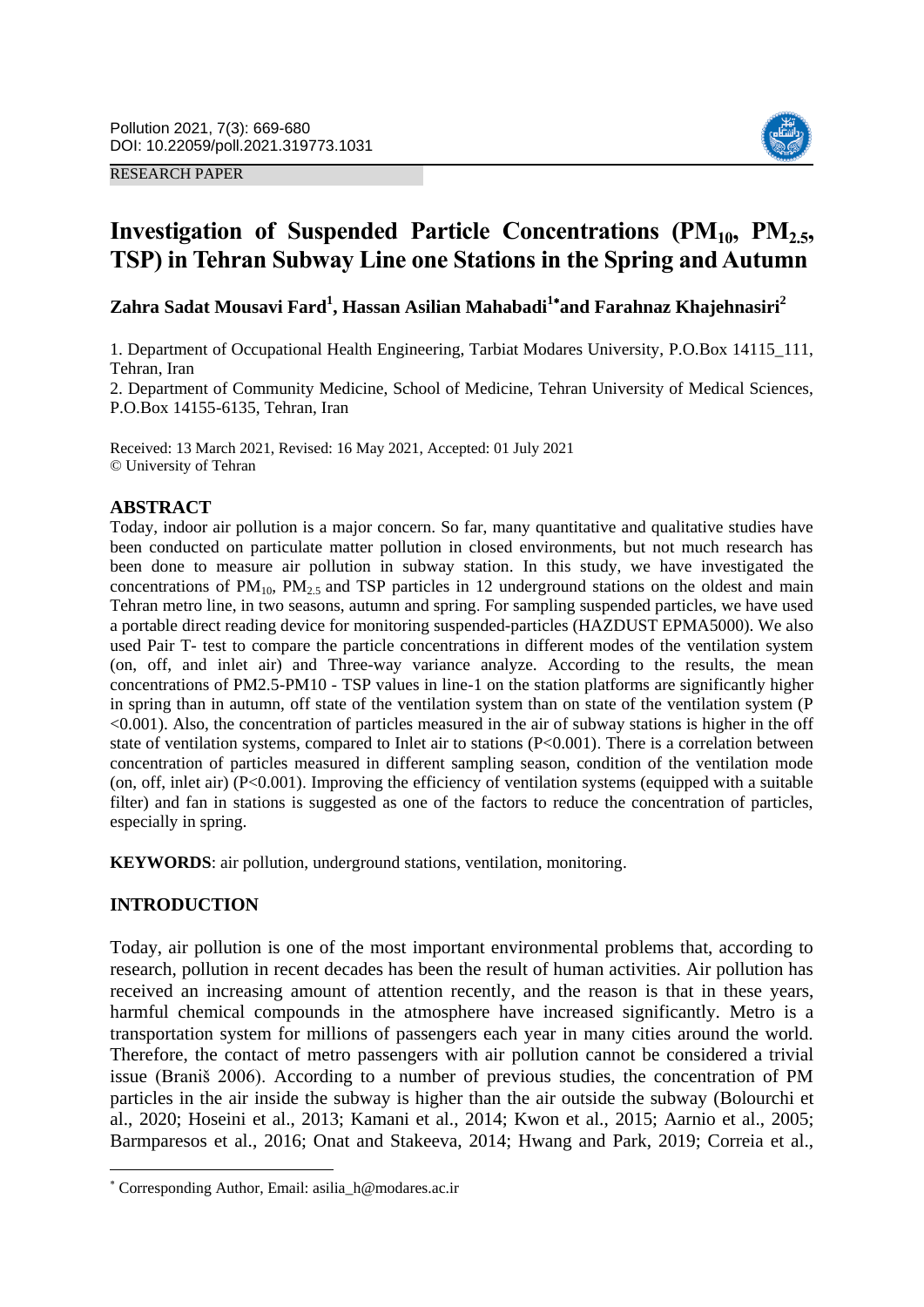2020; Olivero-Verbel et al., 2021; Wang et al., 2016; Smith et al., 2020) Contrasting results have been reported in a number of studies. According to metro studies in some countries such as Barcelona (Querol et al., 2012; Martins et al., 2016) Bangkok (Cheevaporn et al., 2004) Stockholm (Cha et al., 2018) the United States (Gendron-Carrier et al., 2018) Seoul (Kim et al., 2016) and a review study by Bin Xu et al (Xu and Hao 2017) the average amount of PM particles was lower than the standard. In these studies, air quality of tunnel environment and platforms. Also, internal ventilation systems have been studied and based on the results, internal ventilation has a key role in maintaining cleaner air in the metro system and reducing the concentration of  $PM_{2.5}$  and  $PM_{10}$  particles. In a study by Jihwan Son et al. In 2021, it was reported that with a well-ventilated system, the average PM concentration was reduced by 80% at the metro station (Son et al.,2021). According to a 2020 study by Yueming Wen et al., Ventilation is the main measure for optimizing the complex physical environment at a subway station. Assessing and managing the health risks associated with subway ventilation is essential to achieve a healthy subway environment (Wen et al. 2020). Various factors can affect the increase in the concentration of particles in the subway air. Only by knowing and recognizing this issue, it is possible to prevent or reduce its risks as mentioned by Hoseinzadeh, et al., (Hoseinzadeh et al., 2017). Based on the evidence, the concentration of solid particles (PM) in the subway environment is higher than in outdoors, which may be related to the following reasons;1. The subway environment is relatively closed, where the air inside cannot circulate completely and mix with a sufficient amount of fresh air .2. Due to the abundance of internal pollution sources, air quality is poor .3. Erosion of wheels and rails due to train braking, are the main sources of airborne particles inside the subway as mentioned by adams, et al., 2001(Adams et al. 2001). One of the most important factors in dealing with the high concentration of particles in the subway is what time of day and what day of the week it is used. The study by M.C. Mingilon et al. in Barcelona reported a 56% decrease in  $PM<sub>25</sub>$ particle concentrations over the weekends (Minguillón et al., 2018). In another study by Luglio et al., It is more during rush hours (Luglio et al., 2021). According to the study of Grydaki et al. In the Athens metro, the concentration of PM10 particles during the day and the first day of the week were higher than the night and weekend (Grydaki et al. 2021). Based on the study of Joo et al., in the South Korean metro, the maximum concentration of PM10 particles was reported between the peak hours in the morning and afternoon (Jo et al. 2020). Also, in the Kelley study in Lubbock, the concentration of PM2.5 particles was reported to be lower on weekends than on other days (Kelley et al. 2020). While several factors affect the concentration in subway systems, a key control for the subway worldwide is the type of ventilation present in tunnels and subway stations (Moreno et al. 2015). Therefore, this study was designed for the first time to determine the concentration of particles in different ventilation conditions in Tehran Metro Line 1, that is the oldest and main metro line in Tehran and is located in the north-south direction of Tehran and has different geographical diversity and population density at stations. Based on the research results, if necessary, suggestions should be made to improve the weather conditions of subway stations of line 1, which is one of the busiest subway lines.

# **MATERIALS AND METHODS**

In this experimental study, the concentration of airborne particles was measured on the platforms of Tehran Metro Line 1 stations. The measured particles were measured in three sizes TSP-PM<sub>10</sub>- PM<sub>2.5</sub> during the two seasons of autumn and spring, at 10-15 hours from the middle of the week, Due to the high density of passengers in this period. Tehran Metro Line 1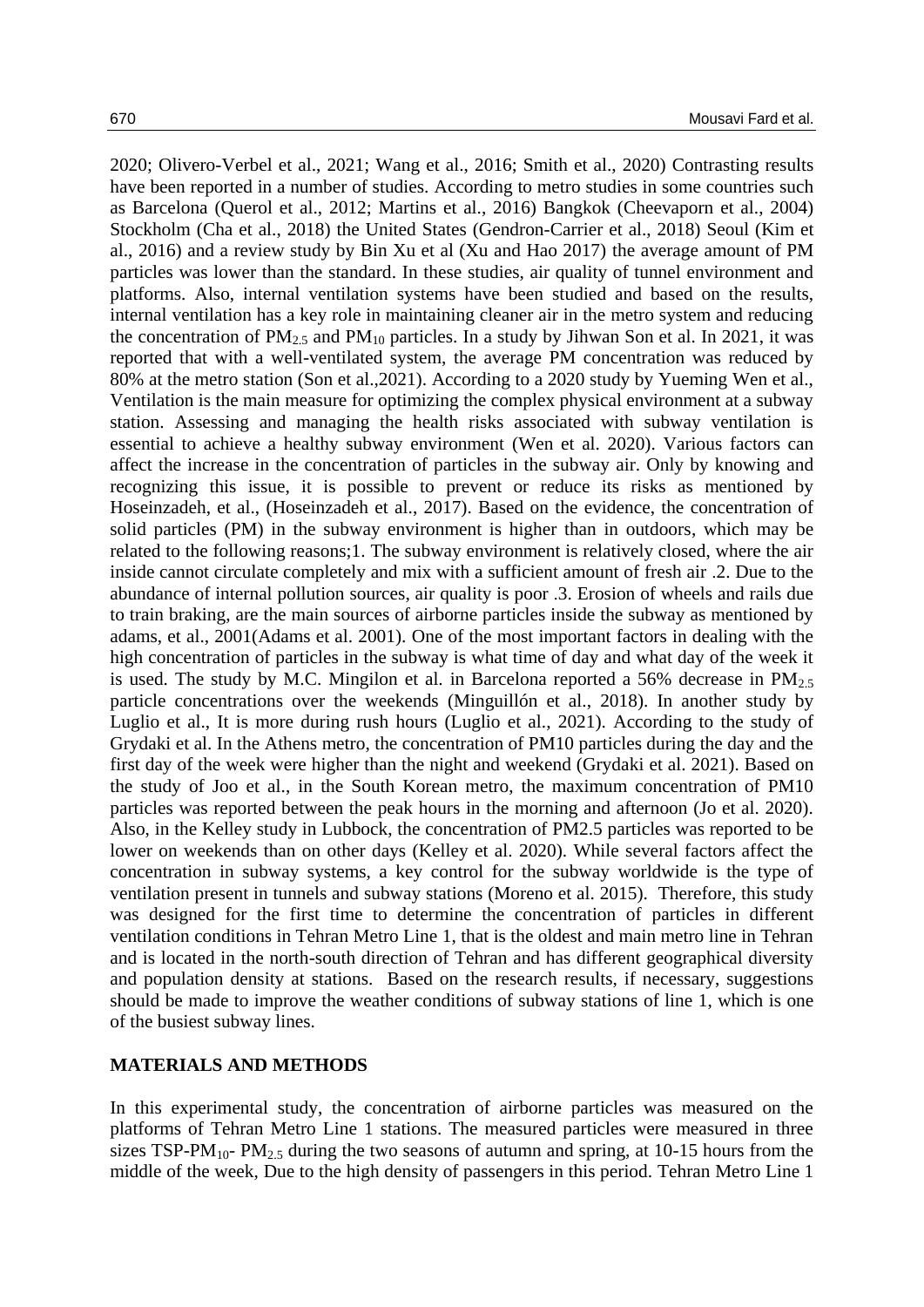is one of the busiest lines in Tehran Metro. Additionally, Tehran Metro Line 1 has 29 stations with a length of 39 km. Given that approximately 2 million passengers travel daily on the platforms to use the subway and wait for the train (Raa'ee Shaktaie et al., 2017). Of these 29 stations, 7 stations are above ground (ground stations do not have the mechanical ventilation system and work with natural ventilation) and 21 underground stations are equipped with the mechanical ventilation system. In this study, the criterion for selecting the stations was the existence of a mechanical ventilation system in which 12 underground stations (with a mechanical ventilation system) were randomly selected with different depths and geographical locations. To determine the effect of the ventilation system on the particle concentration, we have measured the particle concentration in the on and off ventilation system modes at three points, the beginning, the middle, and the end of the platforms at each station. the concentrations of  $PM<sub>2.5</sub>$ ,  $PM<sub>10</sub>$ , TSP particles in the inlet air to the station aerators (the aerators are outside the station) and the air distributed by the air conditioning systems on the platforms of the stations (in the on and off state of the air conditioners) Was studied. To measure the concentration of suspended particles  $PM_{2.5}$ ,  $PM_{10}$ , TSP, a portable direct reading suspended particle - monitoring device called HAZ DUST model 5000 EPMA was used. Additionally, to measure the particles in the inlet air the aerator of the stations in this case, is similar to the method for measuring the air inside the stations. The particle measurement method was performed according to OSHA CIM instructions. In this method air is drawn by a vacuum pump through a 47 mm diameter FRM style membrane filter and dust particles are detected every second. The sampling flow rate was 1- 4.3 liters per minute, working temperature was -10ºC to 50ºC, humidity was 95%, and storage temperature was 20ºC to 60ºC. Dust concentrations were immediately calculated and displayed on the LCD –SKC EPMA-5000. The Variables being studied are in accordance with Table 2. At the end of each sampling period, the measurement data were transferred to a computer for analysis. The effect of ventilation system factors, station depth, the geographical location of stations, and measurement season on the emission of suspended particles were analyzed with SPSS software version22. Paired-t-test was used to compare the concentrations of pollutants in the two seasons and in different modes of the ventilation system, separately for each station. Three-way variance has been used to investigate the effect of depth and geographical location on the concentration of particles in the platforms of metro stations during two seasons.

|   |                         | <b>Table1.</b> The specifications of the study stations are given in |                      |
|---|-------------------------|----------------------------------------------------------------------|----------------------|
| # | <b>Station name</b>     | geographical location                                                | Depth of station (m) |
|   | Tajrish                 | North                                                                | 57                   |
|   | Gholhak                 | North                                                                | 16                   |
|   | Mirdamad                | North                                                                | 22                   |
|   | Beheshti                | Center                                                               | 20                   |
|   | Mofteh                  | Center                                                               | 17                   |
|   | 7 Tir                   | Center                                                               | 12                   |
|   | Darvazeh Dowlat         | Center                                                               | 21                   |
|   | Saadi                   | Center                                                               | 30                   |
|   | Imam Khomeini           | Center                                                               | 20                   |
|   | 15 Khordad Square       | Center                                                               | 10                   |
|   | Mohammadiyah Square     | South                                                                | 11                   |
|   | Shrine of Imam Khomeini | South                                                                | 8                    |

**Table1.** The specifications of the study stations are given in

There are two types of ventilation systems in metro stations; A) Air conditioners: V3 and V4 are the air conditioners at the end of the platforms. V5 is the air conditioner in the middle of the platforms and office rooms. B) Ventilators: there is a ventilation system along with each station along the tunnel. V1 and V2 are inter-tunnel fans. The V5 is used as both an air conditioner and a ventilator (in an emergency such as a fire). It emits twice as much air as air conditioners. The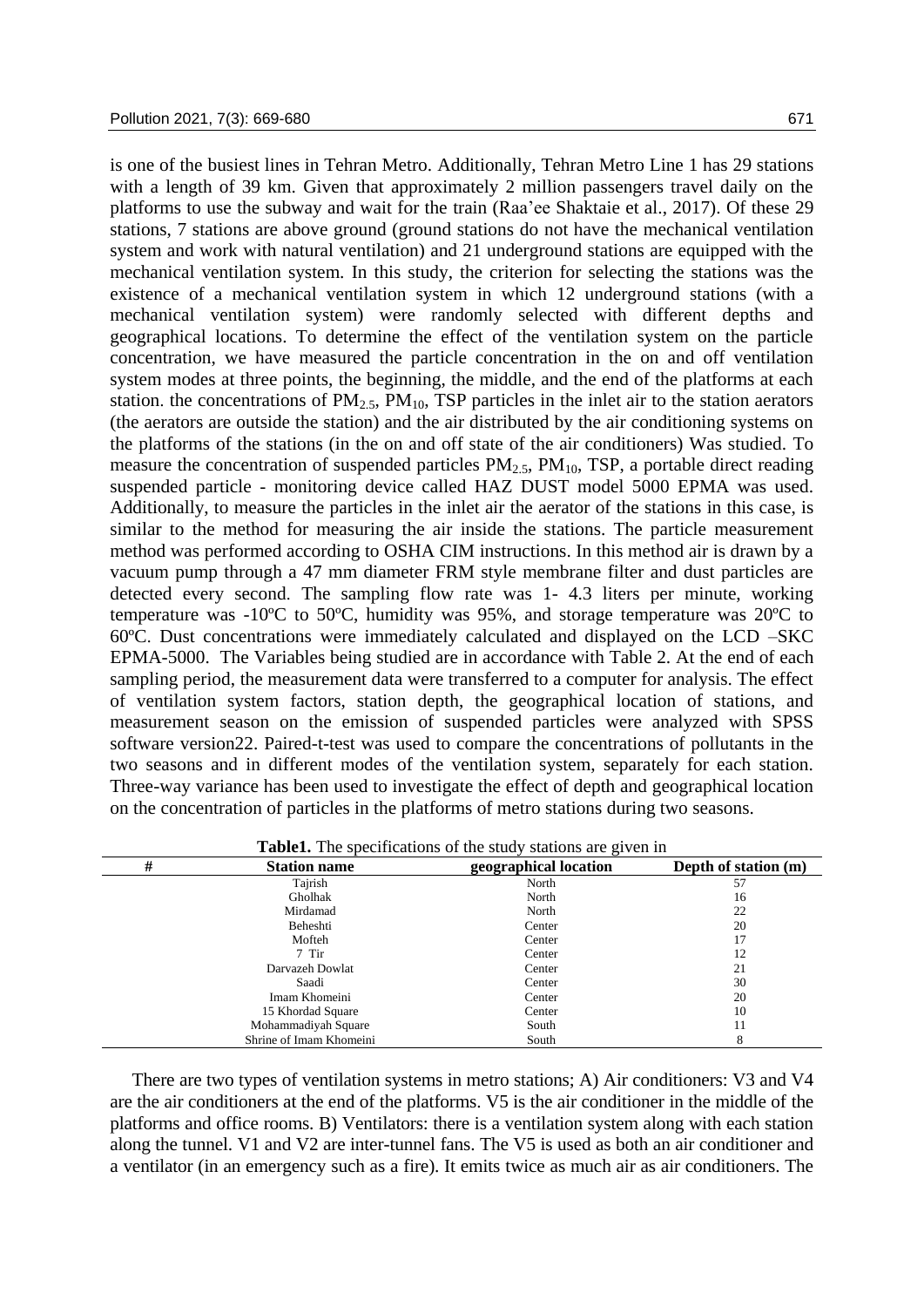operation of the ventilation system in the subway is such that first, the imported air passes through the silencer 1#, and after a short distance, it passes through the normal damper #1. In the next step, the filtered air enters the air washer (In the metro ventilation system, the temperature is lowered to about 10-12 ºC. The water of the air washer in the Tehran metro system is drained once a month). The air then passes through the normal #2 damper and exits through the jet fans (Jet fans and motors are designed for temperatures of 250°C. The fan's speed in a subway line is constantly 1500 rpm. The amount of electric current used by jet fans is 120mAh). Finally, the air is discharged through the valves and distributed at the stations (before the air is distributed between the valves, there is silencer 2#).

| <b>Table2.</b> Study variables              |  |  |  |
|---------------------------------------------|--|--|--|
| Unit of measurement                         |  |  |  |
| $(\mu g/m^3)$                               |  |  |  |
| Meter                                       |  |  |  |
| On/Off/Inlet air                            |  |  |  |
| North, Center, South                        |  |  |  |
| during the two seasons of autumn and spring |  |  |  |
|                                             |  |  |  |

## **RESULTS & DISCUSSION**

Based on the results obtained from different modes of the ventilation system, the average concentration of TSP,  $PM_{10}$  and  $PM_{2.5}$  in the on mode of the ventilation system is significantly different from the off mode of the ventilation system  $(P < 0.001)$ . Also, the average concentration of TSP, PM10, and PM2.5 in the off mode of the ventilation system is significantly different from the inlet air ventilation system  $(P < 0.001)$ , but the average concentration of TSP, PM10, and PM2.5 in the on mode of the ventilation system is not statistically different at the level of 0.05. According to the results, PM2.5-PM10 - TSP values in line one stations are higher in spring than in autumn. High passenger population at stations, traffic, and congestion of streets around stations, and unfavorable weather conditions (presence of winds that cause severe dust storms), important reasons are the increase in particle concentration in the spring. Another important factor is the lack of adequate humidity by subway ventilation systems in the spring due to a sharp drop in temperature on the platforms. This reduces the efficiency of the ventilation system in absorbing suspended particles and thus increases the concentration of suspended particles in the stations. Among the stations of Tehran metro line 1, "Saadi Station" had the highest particle concentration in all three sizes  $TSP-PM_{10}-PM_2$ , Saadi station due to its geographical location in the city center. Additionally, the existence of bag and shoe factories in this area and the high passenger density in this station as well as the high traffic of cars in the streets around the station are prone to high concentrations of particles. Based on the comparison of similar studies conducted with this study, we find that the concentration of suspended particles in the Tehran metro is higher than the metros studied in other parts of the world. Comparison of particle concentrations between Tehran Metro and Seoul and Shanghai Metro that the particle concentration is higher in Tehran Metro (Table 3). The existence of automatic doors on the platforms, high-efficiency ventilation system, new passenger trains is the main factors of low particle concentration in these cities, according to studies.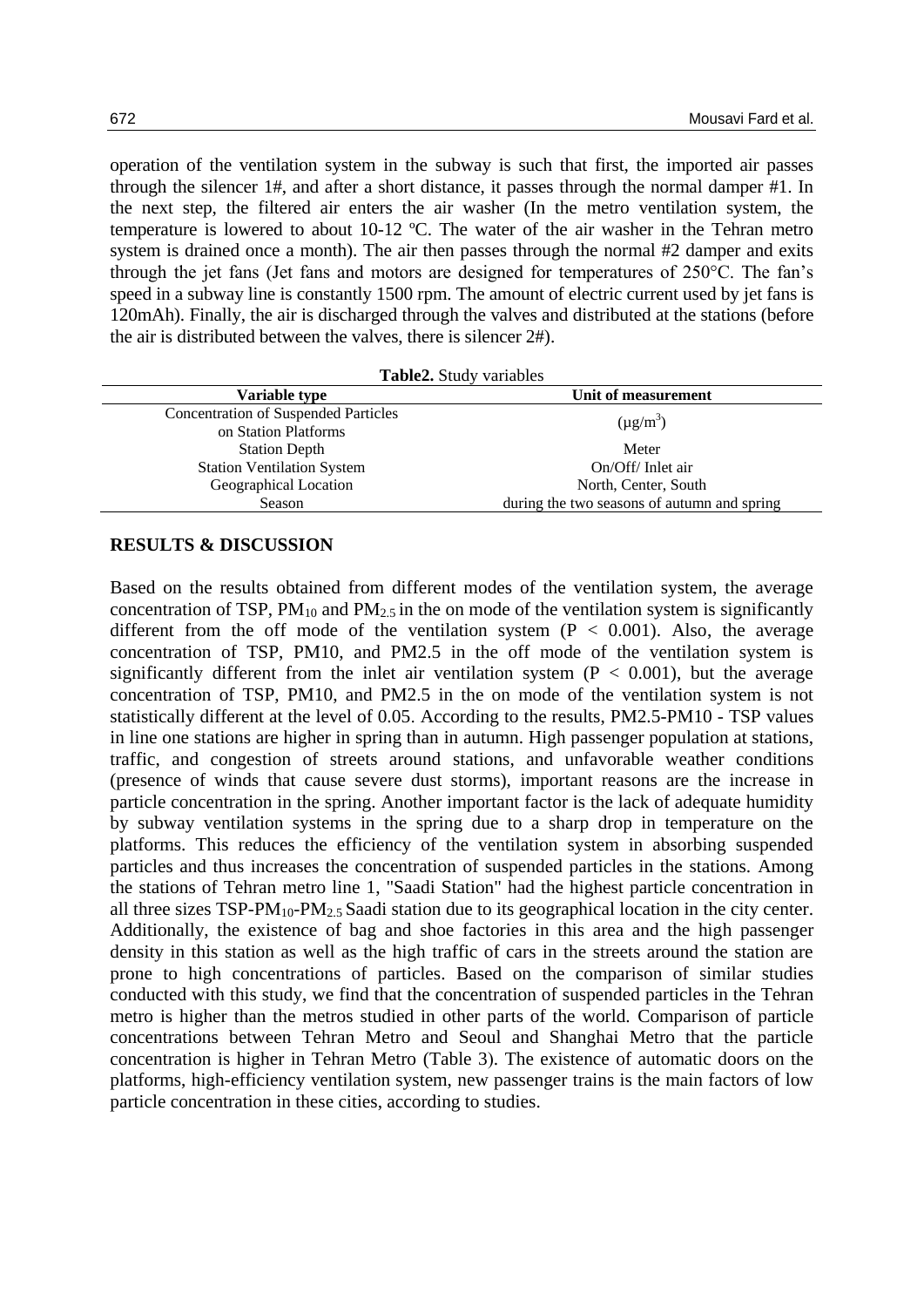| <b>Parameter</b> | Iran                                                                                                                                                | China                                                                                                                                    | Korea                                                                                                                                         |
|------------------|-----------------------------------------------------------------------------------------------------------------------------------------------------|------------------------------------------------------------------------------------------------------------------------------------------|-----------------------------------------------------------------------------------------------------------------------------------------------|
| $PM_{25}$        | Based on the results<br>obtained from this<br>study, the highest<br>particle concentration<br>was obtained in the<br>autumn at $245 \mu g$ /<br>m3. | According to a 2016<br>study by Wang, J et al.<br>In Shanghai, the particle<br>concentration was<br>reported being $39.7 \mu g$ /<br>m3. | #                                                                                                                                             |
| $PM_{10}$        | According to the<br>results of this study,<br>the highest particle<br>concentration in the<br>autumn is $416,667$<br>$\mu$ g / m3.                  | A dose of 27.6 $\mu$ g / m3<br>has been reported.                                                                                        | According to a study by<br>Kim, G et al. In 2016, in<br>South Korea, the particle<br>concentration was reported<br>to being $120 \mu g$ / m3. |

**Table3.** Comparison of particle concentrations in Tehran, Seoul and South Korea metro systems

The results of Table 4. show the  $PM<sub>2.5</sub>$  particle concentrations during the two seasons of spring and autumn. In spring, the highest concentration is related to Shahid Mofteh station with 118.66  $\mu$ g/m<sup>3</sup>. Additionally, in the autumn, Saadi station has the highest concentration with 142  $\mu$ g/m<sup>3</sup>. The concentration of PM<sub>2.5</sub> particles in the two modes of on and off ventilation system in the autumn shows that the highest concentration is related to Saadi station with  $142 \mu g/m<sup>3</sup>$ in off ventilation mode and 245  $\mu$ g/m<sup>3</sup> in the on-ventilation system( Table 6). The results of Table 6. show the concentration of  $PM<sub>2.5</sub>$  particles in both on-ventilation system and the air inlet in the autumn to the ventilation devices. In autumn, the highest concentration air inlet is related to Haft Tir and Beheshti stations with a concentration of 82.6  $\mu$ g/m<sup>3</sup>, and in mode of on ventilation is related to Saadi station with a concentration of  $142 \mu g/m<sup>3</sup>$ .

**Table 4.** Statistical results of measuring particle concentration  $(PM_{2.5})$  in the condition of "on ventilation" system in the platforms of Tehran metro line 1 stations, during the two seasons of autumn and spring.

| <b>Station</b>      | <b>Season</b>                   | Average $(\mu g/m^3)$ | P-value |  |
|---------------------|---------------------------------|-----------------------|---------|--|
|                     | $\text{Pm}_{2.5}$ spring season | 51.66                 | 0.174   |  |
| Tajrish             | $Pm_{2.5}$ autumn               | 70                    |         |  |
| Gholhak             | $\text{Pm}_{2.5}$ spring season | 45.666                | 0.01    |  |
|                     | $Pm_{2.5}$ autumn               | 15.666                |         |  |
| Mirdamad            | $\text{Pm}_{2.5}$ spring season | 23.333                | 0.025   |  |
|                     | $Pm_{2.5}$ autumn               | 45                    |         |  |
| Beheshti            | $\text{Pm}_{2.5}$ spring season | 35.667                | 0.123   |  |
|                     | $Pm_{2.5}$ autumn               | 23                    |         |  |
| Mofteh              | $\text{Pm}_{2.5}$ spring season | 118.667               | 0.002   |  |
|                     | $Pm_{2.5}$ autumn               | 53                    |         |  |
| $7$ Tir             | $\text{Pm}_{2.5}$ spring season | 46.667                | 0.001   |  |
|                     | $Pm_{2.5}$ autumn               | 2.667                 |         |  |
| Darvazeh Dowlat     | $\text{Pm}_{2.5}$ spring season | 53.667                | 0.002   |  |
|                     | $Pm_{2.5}$ autumn               | 2.667                 |         |  |
| Saadi               | $\text{Pm}_{2.5}$ spring season | 53.667                | 0.009   |  |
|                     | $Pm_{2.5}$ autumn               | 142                   |         |  |
| Imam Khomeini       | $\text{Pm}_{2.5}$ spring season | 47.667                | 0.697   |  |
|                     | $Pm_{2.5}$ autumn               | 38                    |         |  |
| 15 Khordad Square   | $\text{Pm}_{2.5}$ spring season | 73.667                | 0.001   |  |
|                     | $Pm_{2.5}$ autumn               | 6                     |         |  |
| Mohammadiyah Square | $\text{Pm}_{2.5}$ spring season | 44.667                | 0.001   |  |
|                     | $Pm_{2.5}$ autumn               | 63.333                |         |  |
| Shrine of Imam      | $\text{Pm}_{2.5}$ spring season | 18.333                | 0.001   |  |
| Khomeini            | $Pm_{2.5}$ autumn               | 110.333               |         |  |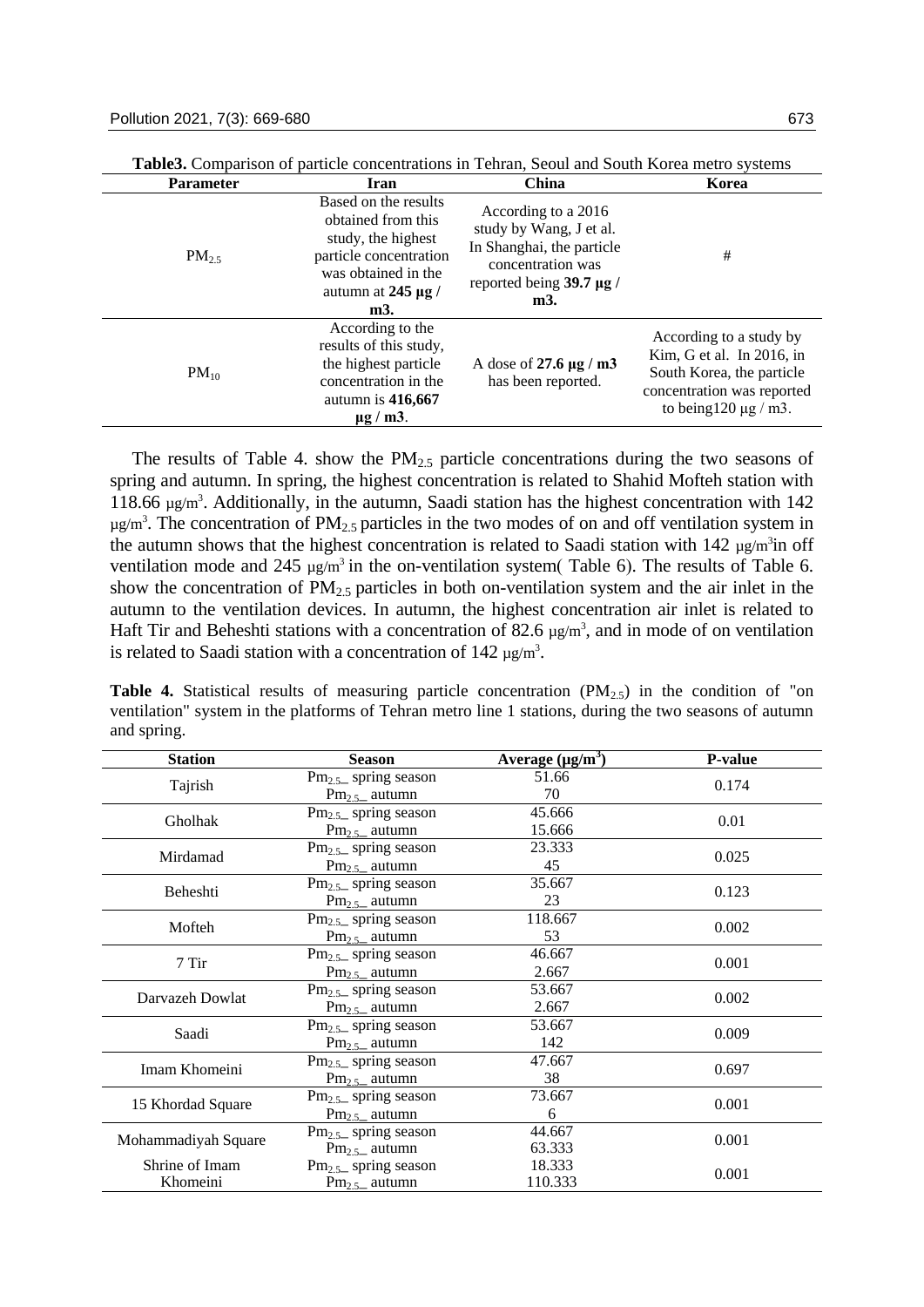| <b>Station</b>      | <b>Ventilation system mode</b> | Average $(\mu g/m^3)$ | P-value |
|---------------------|--------------------------------|-----------------------|---------|
|                     | on                             | 70                    |         |
| Tajrish             | Off                            | 88                    | 0.013   |
| Gholhak             | on                             | 15.667                | 0.0001  |
|                     | Off                            | 7.33                  |         |
| Mirdamad            | on                             | 45                    | 0.002   |
|                     | Off                            | 80.667                |         |
| Beheshti            | on                             | 23                    | 0.038   |
|                     | Off                            | 69                    |         |
| Mofteh              | on                             | 53                    | 0.184   |
|                     | Off                            | 6.667                 |         |
| 7 Tir               | on                             | 2.667                 | 0.001   |
|                     | Off                            | 63                    |         |
| Darvazeh Dowlat     | on                             | 2.667                 | 0.0001  |
|                     | Off                            | 59.333                |         |
| Saadi               | on                             | 142                   | 0.003   |
|                     | Off                            | 245                   |         |
| Imam Khomeini       | on                             | 38                    | 0.0001  |
|                     | Off                            | 89.667                |         |
| 15 Khordad Square   | on                             | 6                     | 0.001   |
|                     | Off                            | 127.667               |         |
| Mohammadiyah Square | on                             | 63.33                 | 0.001   |
|                     | Off                            | 20.667                |         |
| Shrine of Imam      | on                             | 110.33                | 0.001   |
| Khomeini            | Off                            | 145.333               |         |

Table 5. Statistical results of measuring the concentration of particles (PM<sub>2.5</sub>) in the platforms of Tehran metro line 1 stations during two modes of "on and off ventilation" system in autumn

**Table 6.** Comparison of particle concentrations (PM<sub>2.5</sub>) between "ventilator inlet" and "on ventilation" in the autumn.

| <b>Station</b>      | Ventilation system mode | Average $(\mu g/m^3)$ | P-value |
|---------------------|-------------------------|-----------------------|---------|
|                     | on                      | 70                    | 0.558   |
| Tajrish             | Inlet air               | 76.333                |         |
| Gholhak             | $_{\rm on}$             | 15.667                |         |
|                     | Inlet air               | 11                    | 0.025   |
| Mirdamad            | on                      | 45                    | 0.108   |
|                     | Inlet air               | 32.333                |         |
| Beheshti            | $_{\rm on}$             | 23                    | 0.0001  |
|                     | Inlet air               | 82.667                |         |
| Mofteh              | on                      | 53                    | 0.0001  |
|                     | Inlet air               | 6                     |         |
| 7 Tir               | on                      | 2.667                 | 0.0001  |
|                     | Inlet air               | 82.667                |         |
| Darvazeh Dowlat     | on                      | 2.667                 | 0.0001  |
|                     | Inlet air               | 61.333                |         |
| Saadi               | on                      | 142                   | 0.003   |
|                     | Inlet air               | 78                    |         |
| Imam Khomeini       | on                      | 38                    | 0.126   |
|                     | Inlet air               | 7                     |         |
| 15 Khordad Square   | $_{\rm on}$             | 6                     | 0.065   |
|                     | Inlet air               | 13.333                |         |
| Mohammadiyah Square | on                      | 63.33                 | 0.0001  |
|                     | Inlet air               | 3                     |         |
| Shrine of Imam      | on                      | 110.33                | 0.001   |
| Khomeini            | Inlet air               | 35                    |         |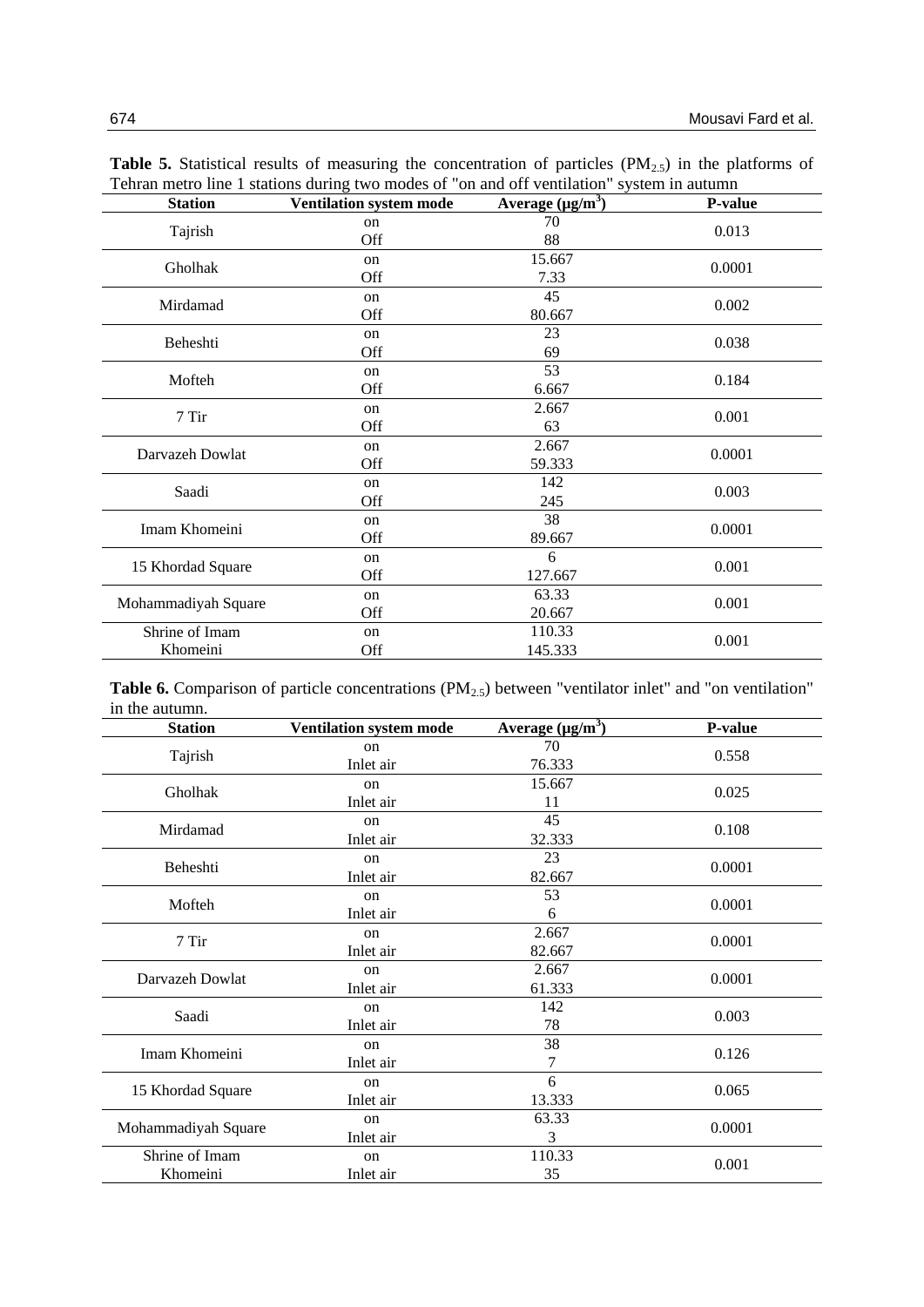The results of Table 7 show that the probability value (P-value) for the station and system (ventilation) variables is less than 0.001, so the effect of these two variables on the PM<sub>2.5</sub> concentration is statistically significant at the level of 0.05.

**Table 7.** The result of three-way analysis of variance to investigate the effects of station, system (ventilation) and season variables on the concentration of  $PM<sub>2.5</sub>$ 

| Variable                               | Average<br>of squares $(\mu g/m^3)$ | <b>Degrees</b><br>of freedom | <b>Statistical value</b> | <b>P-value</b> |
|----------------------------------------|-------------------------------------|------------------------------|--------------------------|----------------|
| <b>Station</b>                         | 9280.42                             |                              | 6.59                     | < 0.001        |
| System (ventilation On/Off/ Inlet air) | 50373.26                            |                              | 35.80                    | < 0.001        |
| <b>Season</b>                          | 1920.07                             |                              | 1.36                     | 0.244          |
| The amount of error                    | 201                                 | 1407.23                      |                          |                |

**Table 8.** Results of analysis of variance model after adding variables of depth(m) and geographical location

| Variable                                        | <b>Statistical value F</b> | <b>Probability value</b> |
|-------------------------------------------------|----------------------------|--------------------------|
| geographical location (North, Center,<br>South) | 2.50                       | P-value $= 0.085$        |
| Depth(m)                                        | 4.05                       | P-value $< 0.001$        |

**Table 9.** The result of three-way analysis of variance to investigate the effects of station, system (ventilation) and season variables on  $PM_{10}$  concentration

| Variable                                 | average of<br>squares $(\mu g/m^3)$ | Degrees of<br>freedom | <b>Amount value F</b> | <b>P-value</b> |
|------------------------------------------|-------------------------------------|-----------------------|-----------------------|----------------|
| <b>Station</b>                           | 2205.67                             |                       | 6.45                  | ${}_{< 0.001}$ |
| System (ventilation<br>On/Off/Inlet air) | 121901.13                           |                       | 35.65                 | ${}_{< 0.001}$ |
| Season                                   | 5211.67                             |                       | 1.52                  | 0.218          |
| The amount of error                      | 3419.32                             | 201                   |                       |                |

The results of Table 9 show that the probability value (P-value) for the station and system (ventilation) variables is less than  $0.001$  . Therefore, the effect of these two variables on  $PM_{10}$ concentration is statistically significant at the level of 0.05. According to Table 9, the probability value for the season variable was calculated to be 0.218, which is greater than 0.05, i.e., it is not significant at the level. The effect of variables on TSP concentration using three-way analysis of variance is shown in Table10.

**Table 10.** The result of three-way analysis of variance to investigate the effects of station, system (ventilation) and season variables on TSP concentration.

| Variable                                 | average of                                   | Degrees of | <b>Statistical value F</b> | <b>P-value</b> |  |
|------------------------------------------|----------------------------------------------|------------|----------------------------|----------------|--|
|                                          | squares( $\mu$ g/m <sup>3</sup> )<br>freedom |            |                            |                |  |
| <b>Station</b>                           | 21797.51                                     | 11         | 5/89                       | < 0.001        |  |
| System (ventilation<br>On/Off/Inlet air) | 120162.03                                    |            | 32/49                      | < 0.001        |  |
| Season                                   | 20768.17                                     |            | 5/62                       | .019           |  |
| The amount of error                      | 3697.86                                      | 201        |                            |                |  |

The results of Table 10 show that the probability value (P-value) for the station and system variables (ventilation) is less than 0.001 and for the season is 0.0199. Therefore, the effect of these three variables on TSP concentration is statistically significant at the level of 0.05. The results of the analysis of variance model after adding the variables of depth and geographical location are shown in Table 11.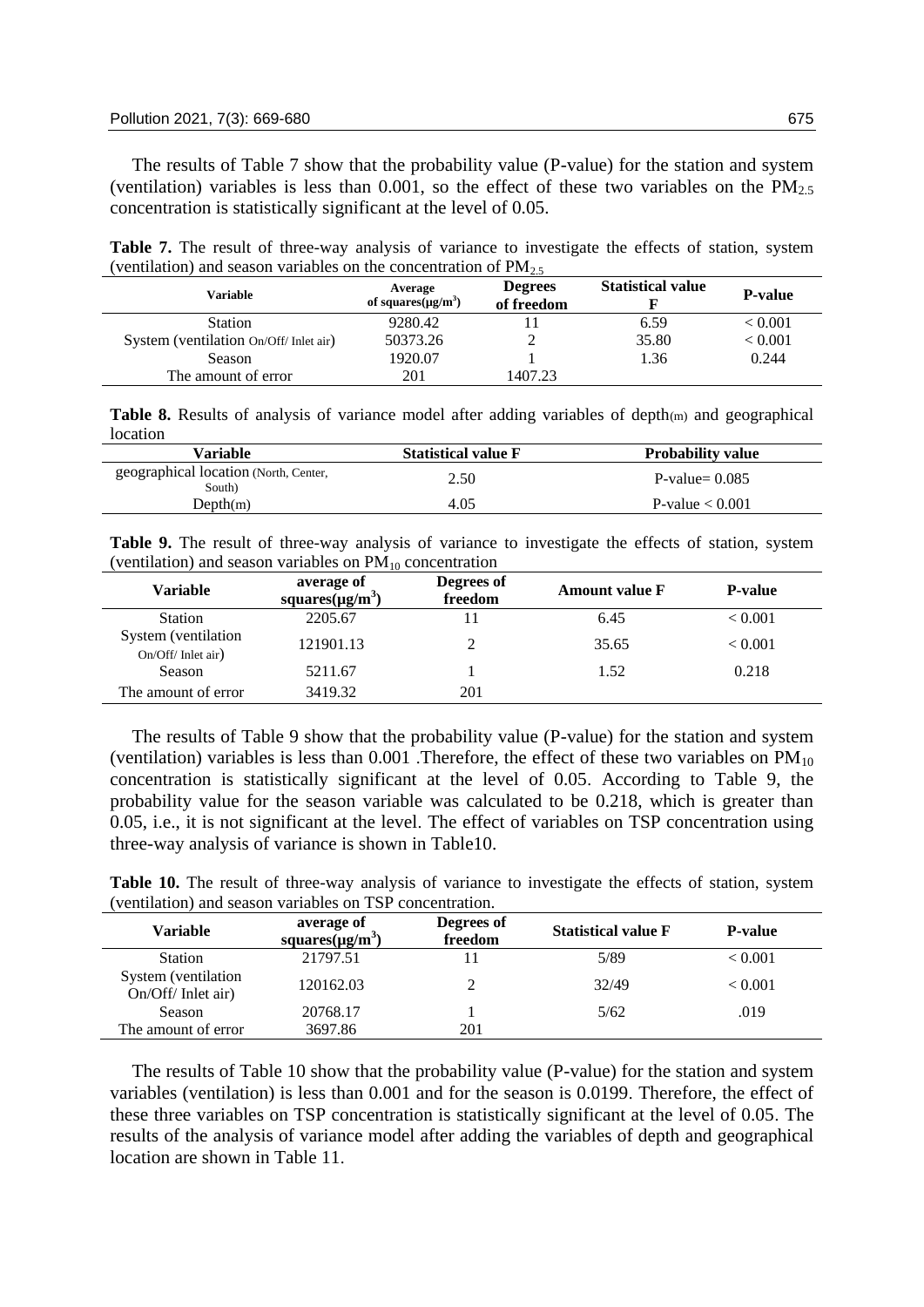| geographical location. |                            |                          |  |  |  |
|------------------------|----------------------------|--------------------------|--|--|--|
| Variable               | <b>Statistical value F</b> | <b>Probability value</b> |  |  |  |
| geographical location  | 4.72                       | $P-value = 0.031$        |  |  |  |
| Depth(m)               | 2.60                       | $P-value = 0.007$        |  |  |  |

**Table 11.** The results of the analysis of variance model after adding the variables of depth and geographical location.

The results of Table 11 show that the variables of geographical location and depth are significant at the level of 0.05.



**Fig. 1.** PM<sub>2.5</sub> concentration for off, on and inlet air ventilation system by station (Tajrish, Gholhak, etc.)  $PM_{2.5} \mu g/m^3$ 

Figure 1 shows the concentration of  $PM<sub>2.5</sub>$  particles in different modes of the ventilation system in the stations of line one of the metro. In the inlet air the metro ventilator, the lowest particle concentration is close to the particle concentration in the on state, and in the off state, there is a higher particle concentration of  $PM<sub>2.5</sub>$ . See the stations understudy Saadi station has the highest particle concentration of  $PM_{2.5}$  in three modes of ventilation system (on, off, and ventilation inlet air). Saadi Station is located in the center of the city due to its geographical location. Additionally, the existence of bag and shoe factories in this area and the high passenger density in this station as well as the high traffic of cars in the streets around the station are prone to high concentrations of pm2.5 particles.

Figure 2 shows the concentration of  $pm_{2.5}$  particles in different modes of the ventilation system in the two seasons of spring and autumn, the concentration of  $PM_{2.5}$  particles in the inlet air the ventilation system in the two seasons of spring and autumn in the off state is the highest. Additionally, there is little difference between the concentrations of  $PM_{2.5}$  particles in the air entering the ventilation system and its on state. This indicates that when fresh air enters the subway intake fans due to various factors such as (high number of passengers, high depth of stations, high frequency of trains, etc.) the concentration of  $PM<sub>2.5</sub>$  particles increases compared to the outside air. By turning on the ventilation system, some of these particles are captured.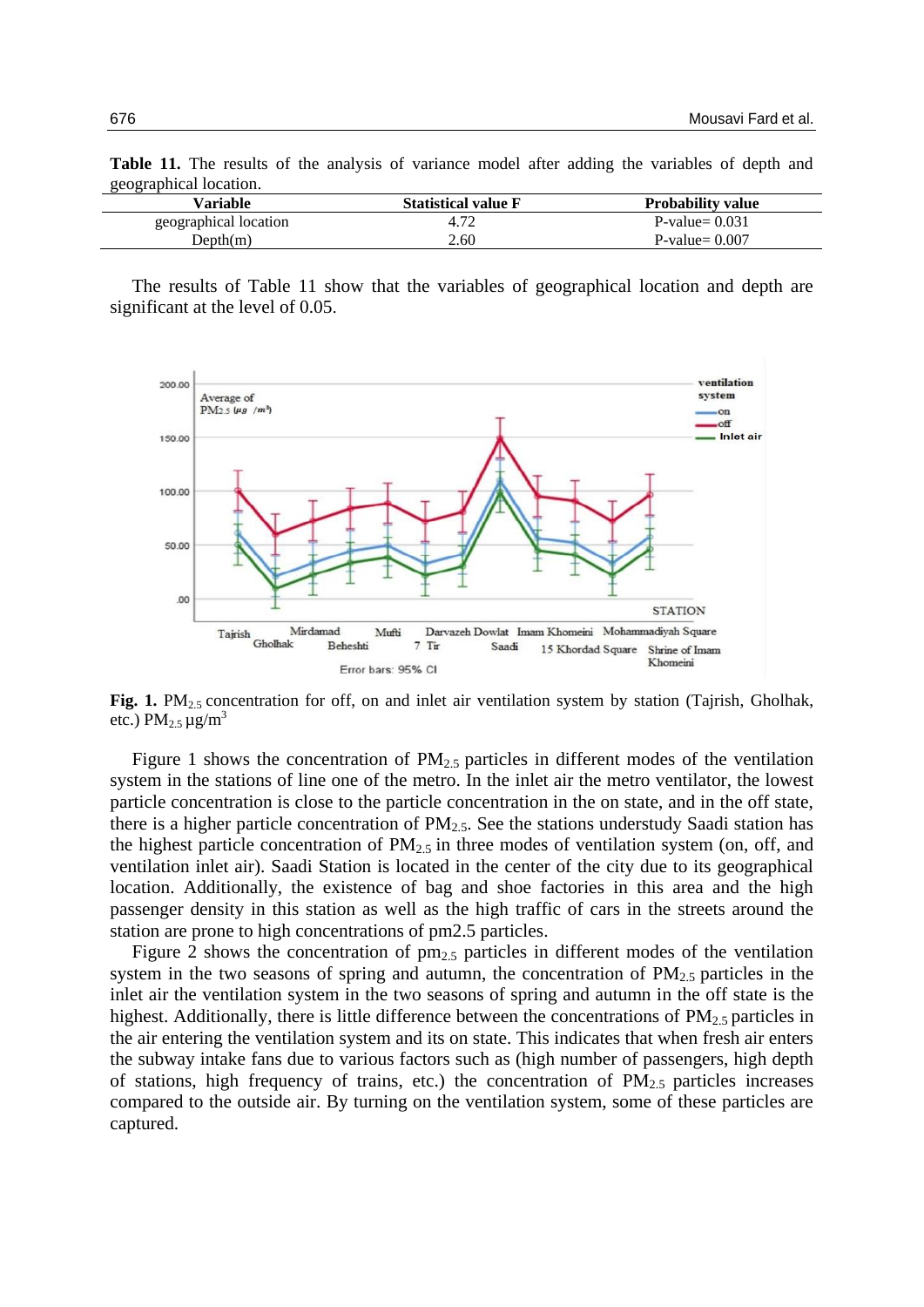

**Fig.** 2.  $PM_{2.5}$  concentration for on, off and inlet air ventilation system by  $PM_{2.5}$  ventilation system On/Off/ Inlet air in  $\mu$ g/m<sup>3</sup>



Fig. 3. The trend of changing the mean PM<sub>2.5</sub> concentration by changing the station depth.

Figure 3 shows the concentration of  $PM<sub>2.5</sub>$  particles in different modes of the ventilation system and at different depths of the stations. The concentration of  $PM_{2.5}$  particles in the off state of the ventilation system has higher values than in the on state and the air entering the ventilators. Since depth alone is not an effective factor in increasing the concentration of particles in stations. The concentration of particles at different stations is not an absolute function of depth variable. However, as shown in Figure 3, at the Tajrish station at a depth of 57 meters, which is the highest depth between stations, the concentration of particulate matter PM<sub>2.5</sub> is relatively higher than other stations. Tajrish station is prone to high concentration of PM<sub>2.5</sub> particles due to its high depth compared to other stations as welled high passenger traffic.

#### **CONCLUSION**

According to the results, despite the increase in PM2.5-PM10 - TSP concentration in some stations in autumn, but by comparing all the stations in the three different modes of the ventilation system in both seasons, the particle concentration in spring is higher than in autumn.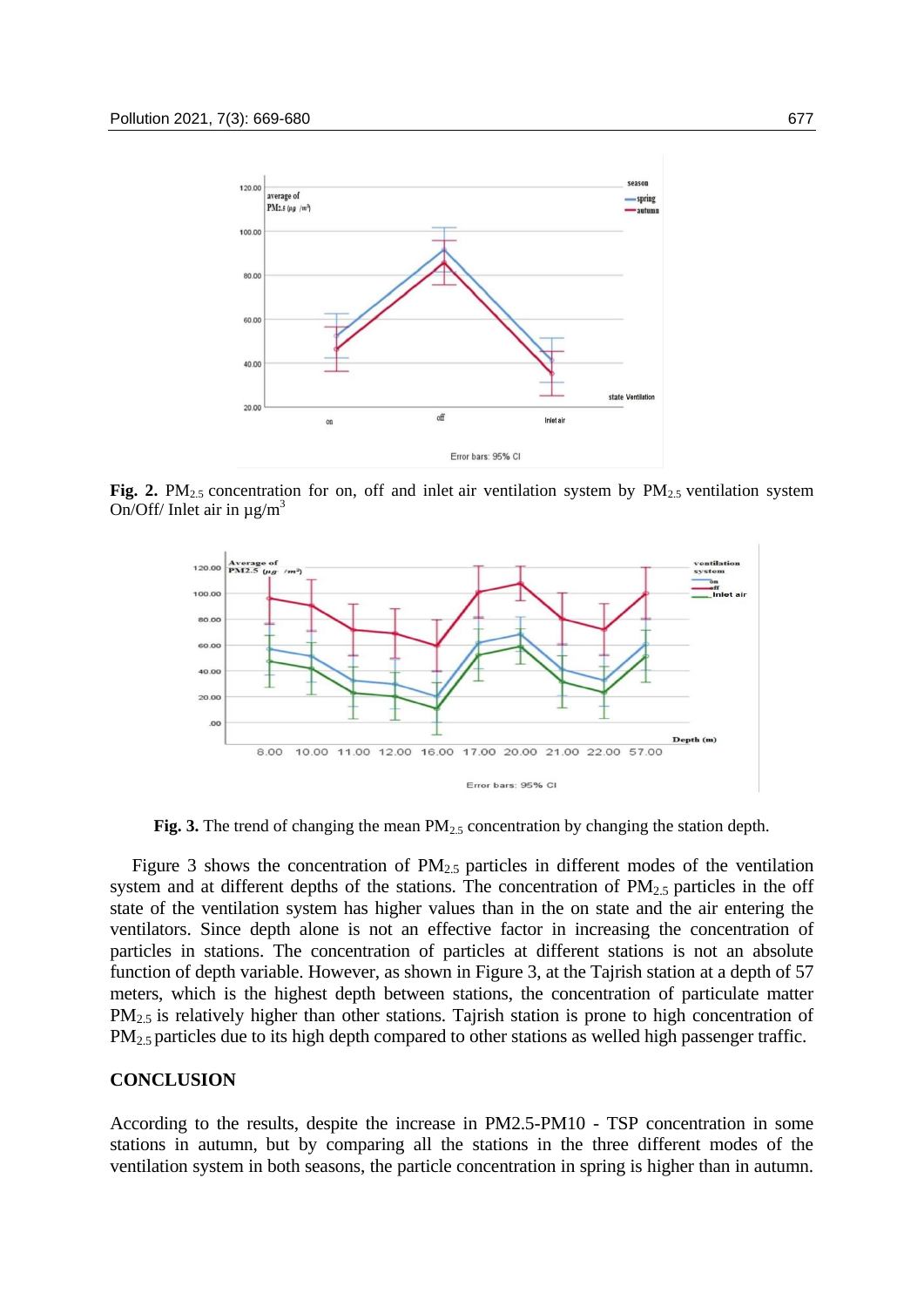Insufficient rainfall and strong winds in the spring are the main factors increasing the concentration of particles. In general, among the stations of Tehran Metro Line 1, Saadi Station had the highest particle concentration in all three sizes. Saadi station due to its geographical location in the city center. The existence of bag and shoe production workshops and shopping centers in the streets around this station as well as high traffic and car traffic in the streets around the station and high passenger density in it are prone to high concentration of particles. Based on the results between depth and geographical location Stations there is a strong correlation in that the deeper we go from south to north, the greater the depth of the stations as well as the pm2.5 particle concentration. The results showed that there was a small difference between the mean concentrations of TSP,  $PM_{10}$ , and  $PM_{2.5}$  particles in the condition of the onventilation system with inlet air the stations. Based on the comparison of similar studies with the present study, we find that the concentration of suspended particles in the Tehran metro is higher than the concentration of suspended particles in the air of subways in other parts of the world. An important factor in the high concentration of particles in Tehran metro stations is the lack of highly efficient ventilation system. The subway ventilation system is a cold system and the required air is supplied from outside. Therefore, failure to install a particle collector filter will cause suspended particles to enter the station. Also, the inefficiency of air washbasins and the lack of regular cleaning of air washbasins (which is done once every few years) and should be washed at least twice a year, can be other effective factors in this regard. In the results of the present study, the ventilation system in metro stations has little effect on reducing the particle concentration. According to the studies, the main reason is the lack of filters in the ventilation system of a Tehran metro line since 2017.

Among the effective factors in reducing the concentration of particulate matter in Tehran metro stations, the following can be mentioned;

- Improving the efficiency of ventilation systems (equipping with a suitable filter) and fans in the station. Regular and periodic washing of the walls of subway tunnels (Which is washed once a year).
- Design and application of PSD (Platform screen DOORS) or platform separator systems in metro stations, which according to research, is effective and useful in reducing the concentration of pollutants and the absence of pollutants in the tunnel to the station platform.
- Do not use metallic brake pads with asbestos
- Do not use old and worn type trains
- Increase the frequency of cleaning and washing of stations and tunnels.

### **ACKNOWLEDGEMENT**

We thank the staff and employees of Tehran Metro Line 1 for their cooperation in conducting this research.

## **GRANT SUPPORT DETAILS**

This research did not receive any financial support.

# **CONFLICT OF INTEREST**

The authors declare that there is not any conflict of interest regarding the publication of this manuscript. In addition, the ethical issues, including plagiarism, informed consent,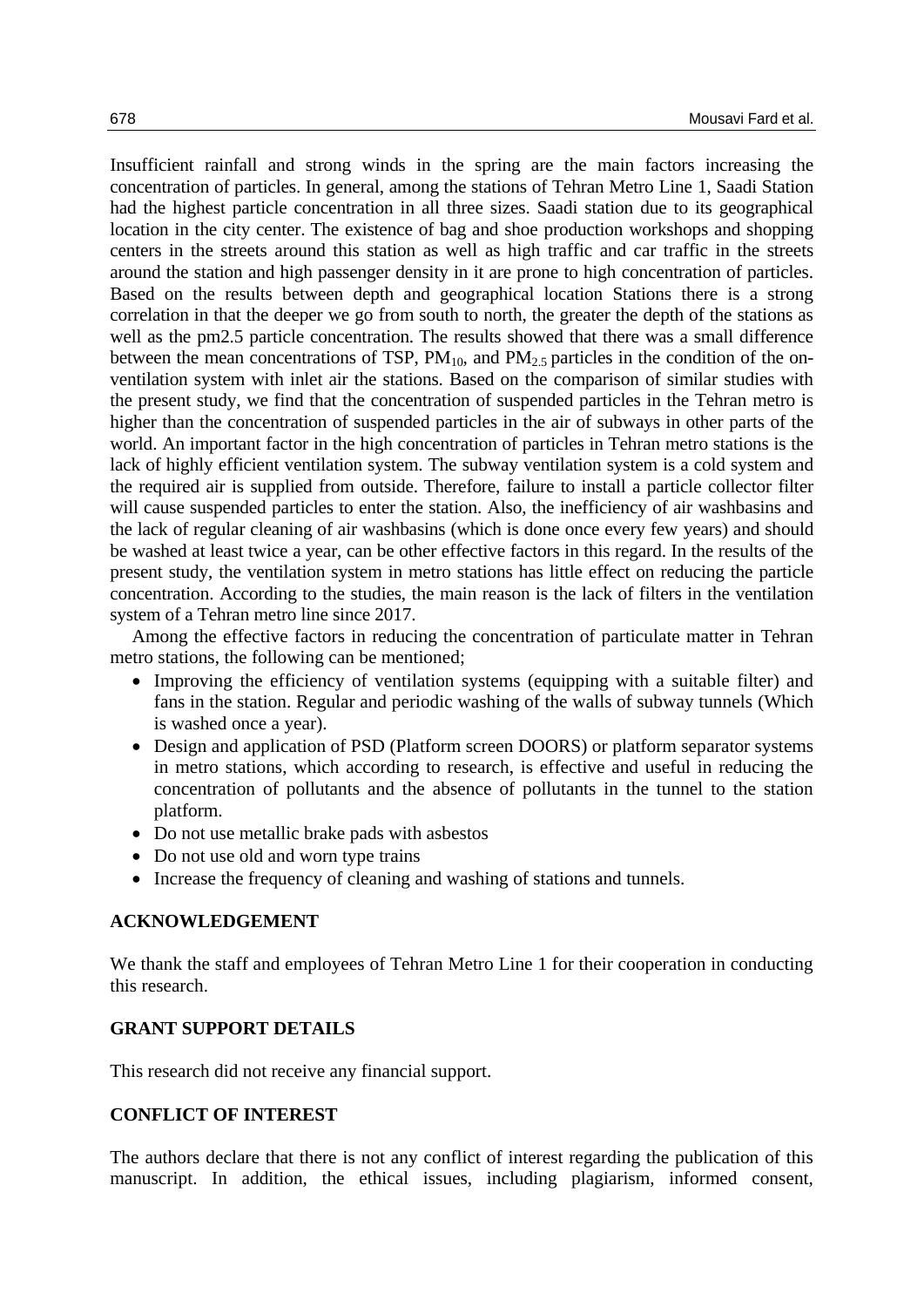misconduct, data fabrication and/ or falsification, double publication and/or submission, and redundancy has been completely observed by the authors.

# **LIFE SCIENCE REPORTING**

No life science threat was practiced in this research.

## **REFERENCES**

- Aarnio, P., Yli-Tuomi, T., Kousa, A., Mäkelä, T., Hirsikko, A., Hämeri, K. and Jantunen, M. (2005). The concentrations and composition of and exposure to fine particles (PM2. 5) in the Helsinki subway system. Atmos. Environ., 39(28), 5059-5066.
- Adams, H. S., Nieuwenhuijsen, M. J., Colvile, R. N., McMullen, M. A. S. and Khandelwal, P. (2001). Fine particle (PM2. 5) personal exposure levels in transport microenvironments, London, UK. Sci. Total Environ., 279(1-3), 29-44.
- Barmparesos, N., Assimakopoulos, V. D., Assimakopoulos, M. N. and Tsairidi, E. (2016). Particulate matter levels and comfort conditions in the trains and platforms of the Athens underground metro. AIMS Environ. Sci., *3*(2), 199-219.
- Bolourchi, A., Atabi, F., Moattar, F. and Ali Ehyaei, M. (2020). Investigation on the Concentration of Suspended Particulate Matters in Tehran Underground Subway Stations and Compare it with Ambient Concentrations. J. Env. Sci. Tech., Vol 22., No.6, 237-250.
- Braniš, M. (2006). The contribution of ambient sources to particulate pollution in spaces and trains of the Prague underground transport system. Atmos. Environ., 40(2), 348-356.
- Cha, Y., Tu, M., Elmgren, M., Silvergren, S. and Olofsson, U. (2018). Factors affecting the exposure of passengers, service staff and train drivers inside trains to airborne particles. Environ. Res., 166, 16-24.
- Cheevaporn, V., Norramit, P. and Tanaka, K. (2004). Trend in lead content of airborne particles and mass of PM10 in the metropolitan Bangkok. J. HEALTH Sci., 50(1), 86-91.
- Correia, C., Martins, V., Cunha-Lopes, I., Faria, T., Diapouli, E., Eleftheriadis, K. and Almeida, S. M. (2020). Particle exposure and inhaled dose while commuting in Lisbon. Environ. Pollut., 257, 113547.
- Gendron-Carrier, N., Gonzalez-Navarro, M., Polloni, S. and Turner, M. A. (2018). Subways and urban air pollution, NBER., (No. w24183).
- Grydaki, N., Colbeck, I., Mendes, L., Eleftheriadis, K. and Whitby, C. (2021). Bioaerosols in the Athens Metro: Metagenetic insights into the PM10 microbiome in a naturally ventilated subway station. Environ. Int., 146, 106186.
- Hoseini, M., Jabbari, H., Naddafi, K., Nabizadeh, R., Rahbar, M., Yunesian, M. and Jaafari, J. (2013). Concentration and distribution characteristics of airborne fungi in indoor and outdoor air of Tehran subway stations. Aerobiologia (Bologna)., 29(3), 355-363.
- Hoseinzadeh, E., MirzaHedayat, B. and KarimpourRoshan, S. (2017). Systematic review on evaluation of health impact assessments in Iran: evolution, studies and areas for improvement. J Environ Health Eng., 4(3), 214-197.
- Hwang, S. H. and Park, W. M. (2019). Indoor air quality assessment with respect to culturable airborne bacteria, total volatile organic compounds, formaldehyde, PM 10, CO 2, NO 2, and O 3 in underground subway stations and parking lots. Air Qual Atmos Health., 12(4), 435-441.
- Jo, J. H., Jo, B., Kim, J. H. and Choi, I. (2020). Implementation of IoT-Based Air Quality Monitoring System for Investigating Particulate Matter (PM10) in Subway Tunnels. Int. J. Environ. Res. Public Health., 17(15), 5429.
- Kamani, H., Hoseini, M., Seyedsalehi, M., Mahdavi, Y., Jaafari, J. and Safari, G. H. (2014). Concentration and characterization of airborne particles in Tehran's subway system. Environ. Sci. Pollut. Res., *21*(12), 7319-7328.